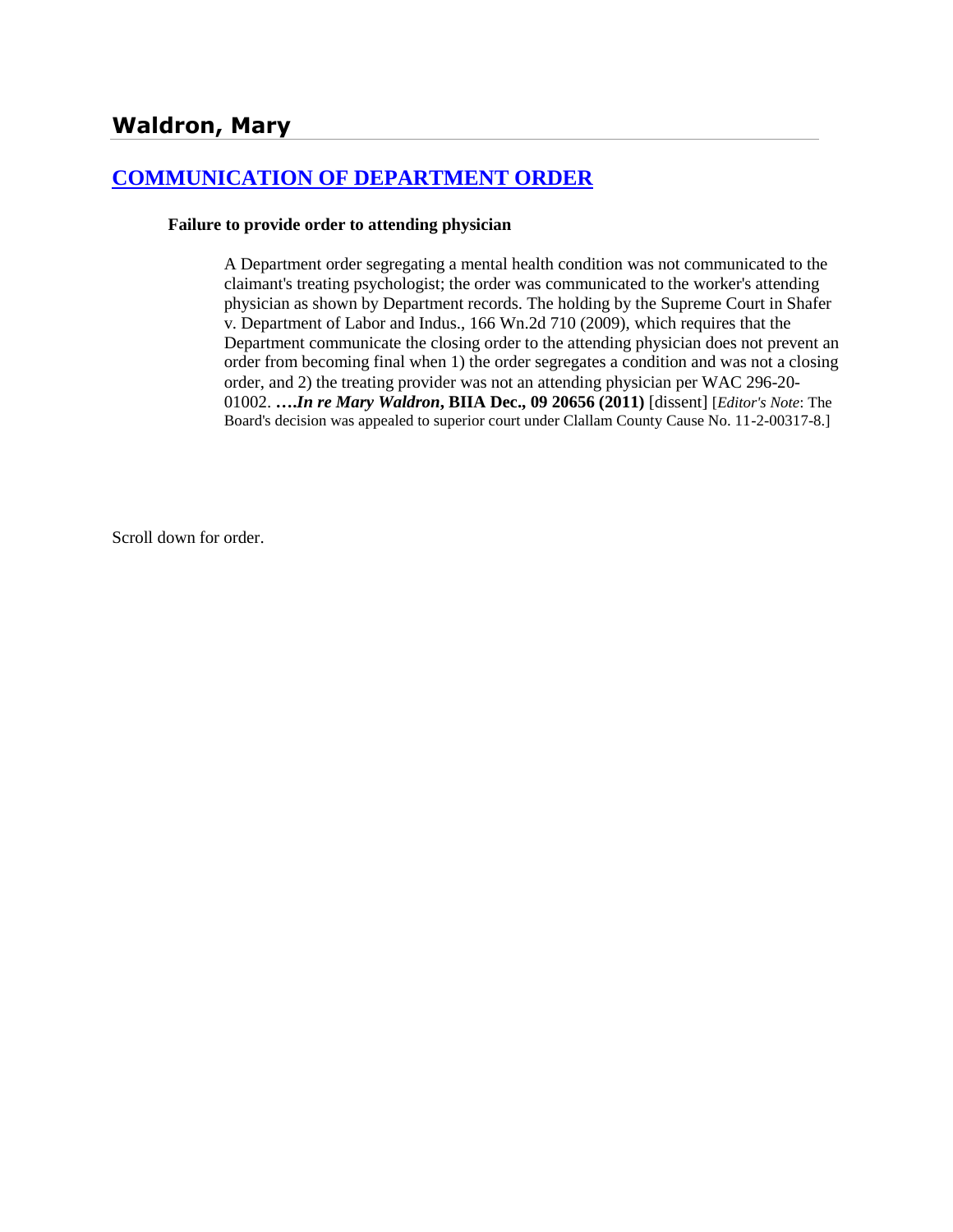# **BEFORE THE BOARD OF INDUSTRIAL INSURANCE APPEALS STATE OF WASHINGTON**

**)**

**IN RE: MARY K. WALDRON ) DOCKET NOS. 09 20656 & 09 20657**

**CLAIM NO. Y-436991 ) DECISION AND ORDER**

APPEARANCES:

Claimant, Mary K. Waldron, by Maxwell & Webb, PLLC, per Karen Webb

> Employer, James J. O'Hagan, None

Department of Labor and Industries, by The Office of the Attorney General, per Lionel Greaves IV, Assistant

In Docket No. 09 20656, the claimant, Mary K. Waldron, filed an appeal with the Board of Industrial Insurance Appeals on October 16, 2009, from an order of the Department of Labor and Industries dated August 24, 2009. In this order, the Department ended time-loss compensation benefits as paid through August 20, 2009, because the worker was able to work. The Department order is **AFFIRMED**.

In Docket No. 09 20657, the claimant, Mary K. Waldron, filed an appeal with the Board of Industrial Insurance Appeals on October 16, 2009, from an order of the Department of Labor and Industries dated September 2, 2009. In this order, the Department closed the claim with an award for permanent partial disability equal to 5 percent of the amputation value of the right arm at or above the deltoid insertion or by disarticulation at the shoulder. The Department order is **AFFIRMED**.

# **DECISION**

As provided by RCW 51.52.104 and RCW 51.52.106, this matter is before the Board for review and decision. The Department and claimant filed timely Petitions for Review of a Proposed Decision and Order issued on December 20, 2010, in which the industrial appeals judge reversed and remanded the orders of the Department dated August 24, 2009, and September 2, 2009. On February 25, 2011, the Board received Claimant's Response to Department's Petition for Review, and on March 1, 2011, the Board received Department's Response to Claimant's Petition for Review.

1

2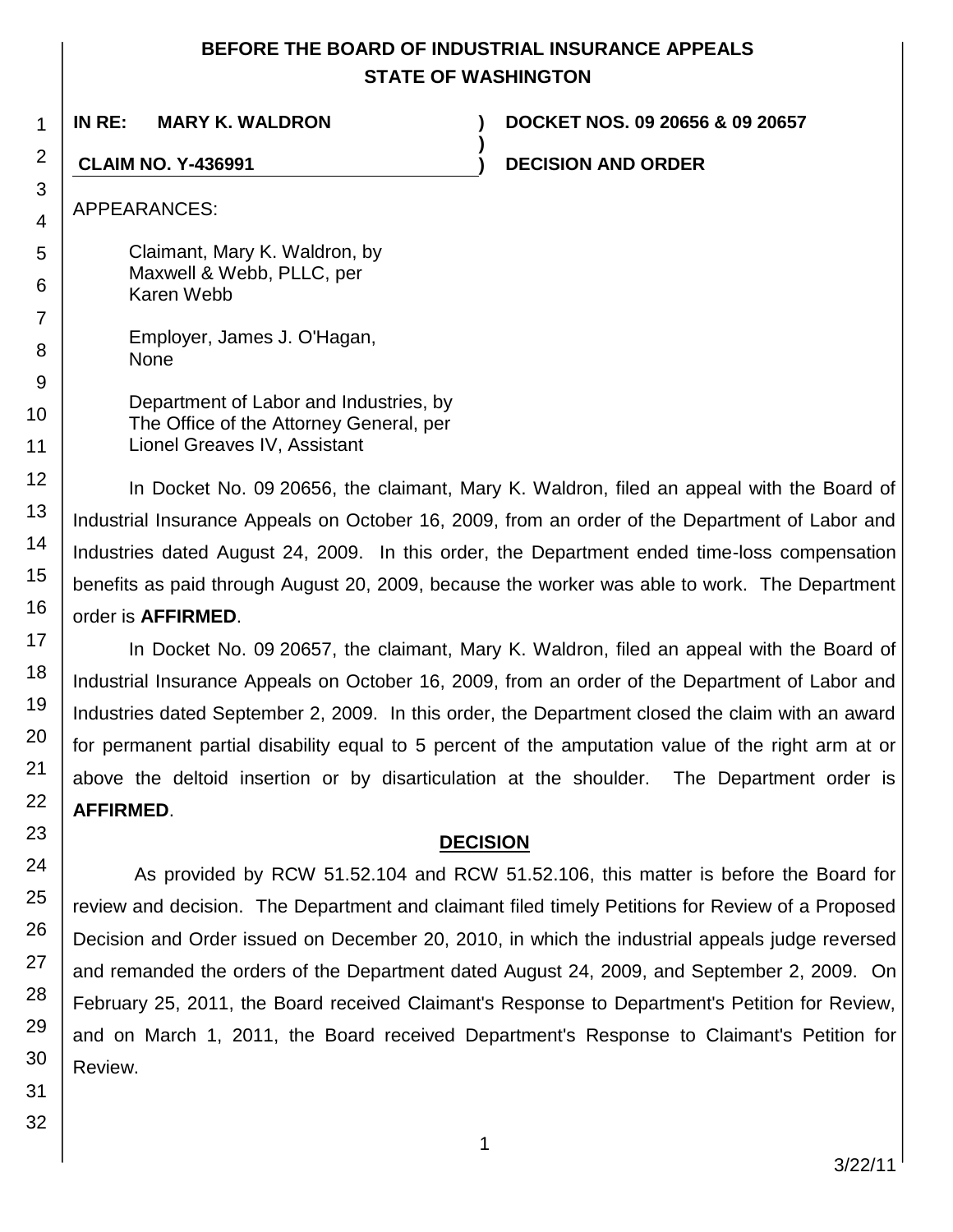1 2 The Board has reviewed the evidentiary rulings in the record of proceedings and finds that no prejudicial error was committed. The rulings are affirmed.

3 4 5 6 7 8 9 10 11 We have granted review because we conclude the Department orders should be affirmed. We confirm our industrial appeals judge's conclusion that Ms. Waldron's mental health condition was segregated by a final and binding order. That being the case, she was no longer entitled to treatment for that condition under the claim after her physical condition reached maximum medical improvement. Because the mental health condition was treated only as a condition retarding recovery, by definition, treatment was no longer required once her physical condition resolved. No medical evidence was presented to establish Ms. Waldron's physical condition had not reached maximum medical improvement. In addition, the evidence established her ability to work at a gainful occupation on a reasonably continuous basis

12 13 14 15 16 17 Ms. Waldron was injured on October 20, 2003, while working for James O'Hagan as a cranberry harvester. This was part-time seasonal work. The claimant also worked as a home health provider. On October 20, 2003, Ms. Waldron's supervisor asked her to put license plates on a truck. While she was bending down to do so, the tailgate dropped on her and pinned her right shoulder down on the attached trailer. We really do not have a detailed description of the treatment for this injury.

18 19 20 21 22 23 24 25 26 Ms. Waldron seeks to have her mental health condition accepted as part of this claim. She began receiving mental health counseling from Mary Wegmann, Ph.D., a psychologist, on January 20, 2005. On August 17, 2005, the Department issued an order in which it segregated the mental health condition diagnosed as adjustment disorder with depressed mood. Ms. Waldron did not file a protest or appeal to this order. Nevertheless, she asserts the order did not become final and binding because it was not mailed to Dr. Wegmann. We note, however, that it was mailed to the attending physician on record with the Department. To support her argument, Ms. Waldron cites to the supreme court decision in *Shafer v. Department of Labor & Indus.,* 166 Wn.2d 710 (2009).

27 28 29 30 In the *Shafer* case, the supreme court found that a closing order that was not served on the attending physician did not become final and binding. To support its decision, the supreme court noted that the attending physician plays an important role in the claims process. *See, Shafer,* at 718. The supreme court explained in a subsequent paragraph.

31 32 The IIA makes it abundantly clear that a worker's attending physician plays an important role once the worker has chosen that physician for treatment. For instance, the physician is required to inform the injured worker of his or her rights under the IIA

2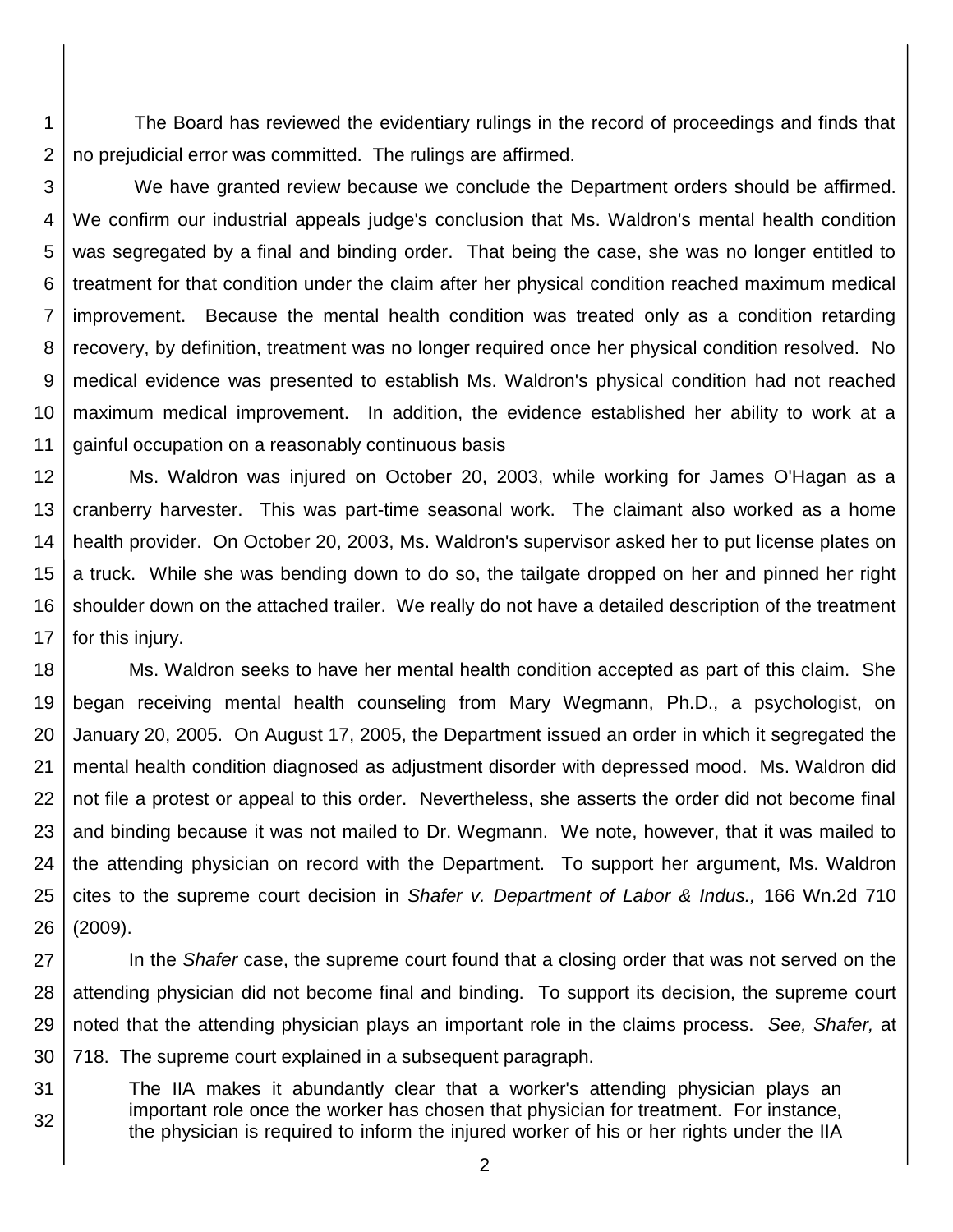and lend assistance in filing a claim. RCW 51.28.020 (1)(b). . . . In addition, there are numerous other statutory and regulatory obligations that an attending physician is required to assume once the worker's claim is accepted by the Department. *See, e.g.,* ch. 296-20 WAC.

1

2

3

18

4 5 6 7 8 9 10 *Shafer* at 720. For those reasons, the attending physician is a "critical component to the final resolution of claims" and must receive a copy of any order closing the claim. *Shafer* at 720*.* The decision in the *Shafer* case relied on certain important elements that limit its applicability to this case. It required service of closing orders. The August 17, 2005 order was not a closing order; it was a segregation order. The ruling in *Shafer* also required service on attending physicians. Although not defined by the court, the term, attending physician, is defined by the regulations. The pertinent regulation contains several definitions, including:

11 12 13 14 **Attending Provider:** For these rules, means a person licensed to independently practice one or more of the following professions: Medicine and surgery; osteopathic medicine and surgery, chiropractic, naturopathic physician, podiatry; dentistry; optometry; and advanced registered nurse practitioner. An attending provider actively treats and injured or ill worker. **• • •**

15 16 17 **Doctor or attending doctor:** For these rules, means a person licensed to independently practice one or more of the following professions: Medicine and surgery; osteopathic medicine and surgery, chiropractic, naturopathic physician, podiatry; dentistry; optometry. An attending doctor is a treating doctor.

**• • •**

- 19 20 21 22 23 **Health services provider or provider:** For these rules means any person, firm, corporation, partnership, association, agency, institution, or other legal entity providing any kind of services related to the treatment of an industrially injured worker. It includes, but is not limited to, hospitals, medical doctors, dentists, chiropractors, vocational rehabilitation counselors, osteopathic physicians; pharmacists, podiatrists, physical therapists, occupational therapists, massage therapists, psychologists, naturopathic physicians, and durable medical equipment dealers.
- 24 25 26 **• • • Physician or attending physician (AP):** For these rules, means any person licensed to perform one or more of the following professions: Medicine and surgery; or osteopathic medicine and surgery. An AP is a treating physician.

27 28 29 30 WAC 296-20-01002. Dr. Wegmann did not meet the definition of an attending physician or attending provider. As a psychologist, she is included in the definition of healthcare provider, but she is not licensed to practice medicine or surgery, or any of the other specialties listed in the definition of attending provider or physician.

31 32 Our reading of the *Shafer* opinion is that the ruling is limited to the requirement that closing orders, not all orders, must be served on the attending physician, not all treating physicians, in

3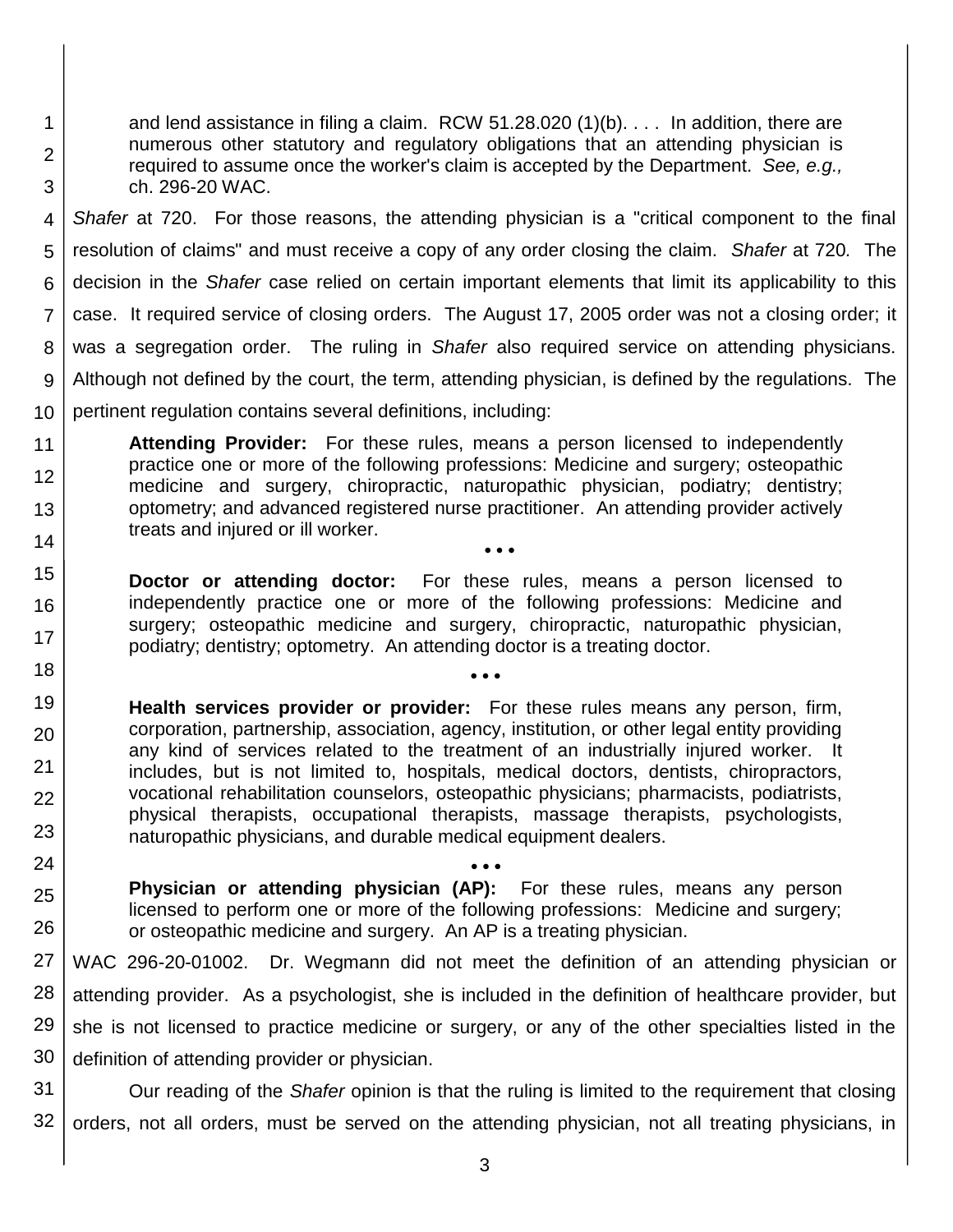1 2 3 4 5 6 7 8 9 10 11 order for the closing order to become final and binding. Our esteemed colleague takes a much broader view of the application of the *Shafer* decision. The supreme court provided some general background about the Industrial Insurance Act and the appeal procedure in the *Shafer* decision. But, the court also said that the requirement was based on language in RCW 51.52.050 and RCW 51.52.060, which was somewhat ambiguous, but also because Ms. Shafer's position regarding the need to serve the attending physician was supported by other provisions of the Industrial Insurance Act, the provisions were construed in her favor. *Shafer* at 721. Therefore, we think the application of the principles discussed in the *Shafer* decision will depend on how the provisions of the Industrial Insurance Act interact. The results will vary from case to case. In this case, other provisions of the statute suggest there is no reason to require service of a segregation order on an attending provider, when the order was served upon the attending physician.

12 13 14 15 16 17 18 19 20 21 We believe the regulations and the supreme court envision the attending physician as unique among the number and variety of individuals who may treat an injured worker. WAC 296-20-071 indicates that although treatment by more than one practitioner may be allowed when conditions involve more than one system or require multi-disciplinary care, the Department will recognize one primary attending physician who will be responsible for directing the overall treatment program. The attending physician acts as a gatekeeper and clearing house to assist the injured worker in the medical management of the claim. Thus, there will be one attending physician, even though there may be multiple treating doctors. WAC 296-20-09701 charges the "attending doctor" with protesting Department action that is inappropriate. There are the same considerations the supreme court applied in *Shafer.* 

22 23 24 25 26 27 The differences here are that Dr. Wegmann was not the attending physician and the order in question was not a closing order. Nor is there an allegation that Dr. Wegmann, herself, was aggrieved by the Department order. If she had been aggrieved by the order, nothing in this decision would prevent her from asserting that an uncommunicated order could be contested by her. For these reasons, we do not think the Department was obligated to serve the August 17, 2005 order on Dr. Wegmann.

28 29 30 31 32 In its August 17, 2005 order, the Department did provide for mental health treatment under the claim because the Department considered the mental health condition to be a condition retarding recovery. Under WAC 296-20-055, the Department "will not pay for treatment of an unrelated condition when it no longer exerts any influence upon the accepted industrial condition." Therefore, once the industrially related condition has reached maximum medical improvement,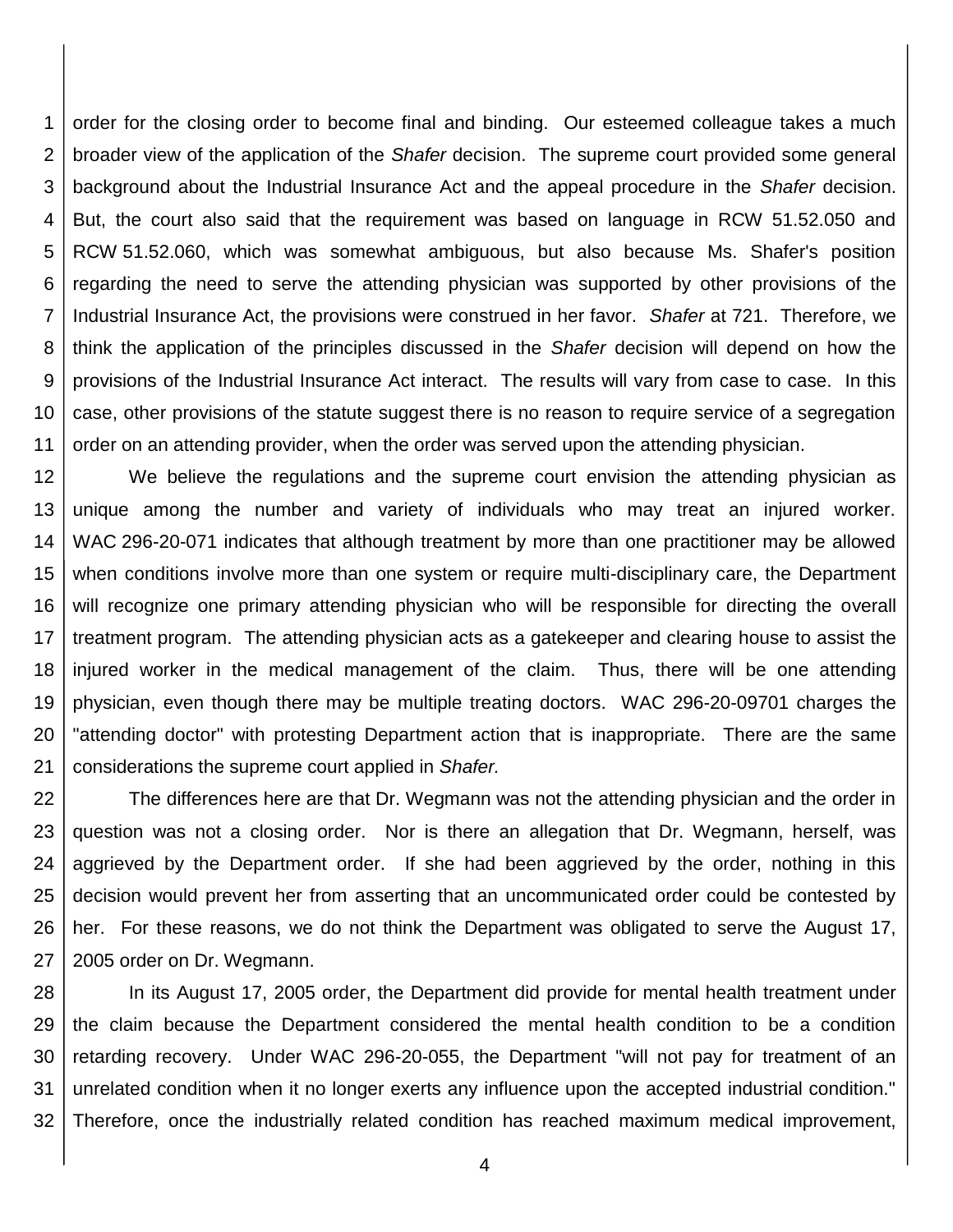1 2 3 treatment of the unrelated condition would no longer be provided. It is, by definition, no longer a condition retarding recovery. The claimant presented no evidence to indicate that her physical condition requires further curative or rehabilitative treatment.

4 5 6 7 8 9 10 In fact, the only evidence with regard to the physical condition is from the vocational counselor who relied on the opinions of physicians who performed an independent medical examination. Those physicians found Ms. Waldron's physical condition had resolved and deferred to the psychiatrist on the panel regarding Ms. Waldron's ability to work. The psychiatrist, Dr. Kooiker, opined that Ms. Waldron was able to work. Given the record in this case, there is no basis for finding Ms. Waldron required treatment for her physical condition or determining that her industrial injury prevented her from working.

11 12 13 The evidence presented in this case supports the Department's decision to end time-loss compensation benefits and close Ms. Waldron's claim. Therefore, we affirm the Department orders dated August 24, 2009, and September 2, 2009.

## **FINDINGS OF FACT**

1. Mary K. Waldron, the claimant, filed an Application for Benefits with the Department of Labor and Industries on November 4, 2003, in which she alleged that she sustained an industrial injury on October 20, 2003, during the course of her employment with James J. O'Hagan, the employer. The claim was allowed and benefits paid.

14

15

16

17

24

25

26

27

28

29

30

31

32

18 19 20 21 22 23 On February 11, 2005, the Department issued an order in which it segregated conditions diagnosed as adjustment disorder with depressed mood as not related to the industrial injury, but allowed treatment for the condition on a temporary basis because it was retarding recovery. On March 15, 2005, the claimant filed a Protest and Request for Reconsideration to the February 11, 2005 order. On August 17, 2005, the Department issued an order in which it affirmed its February 11, 2005 order.

#### Docket No. 09 20656

- The Department issued an order on August 24, 2009, in which it ended time-loss compensation benefits on August 20, 2009, because the worker was able to work. Time-loss compensation benefits were paid from August 19, 2009, through August 20, 2009. The claim remained open for further action. Ms. Waldron filed a Notice of Appeal from this order on October 16, 2009, with the Board of Industrial Insurance Appeals. The Board issued an order on November 16, 2009, in which it extended time to act on appeal for an additional 10 days. On November 23, 2009, the Board issued an Order Granting Appeal under Docket No. 09 20656, and agreed to hear the appeal.
	- 5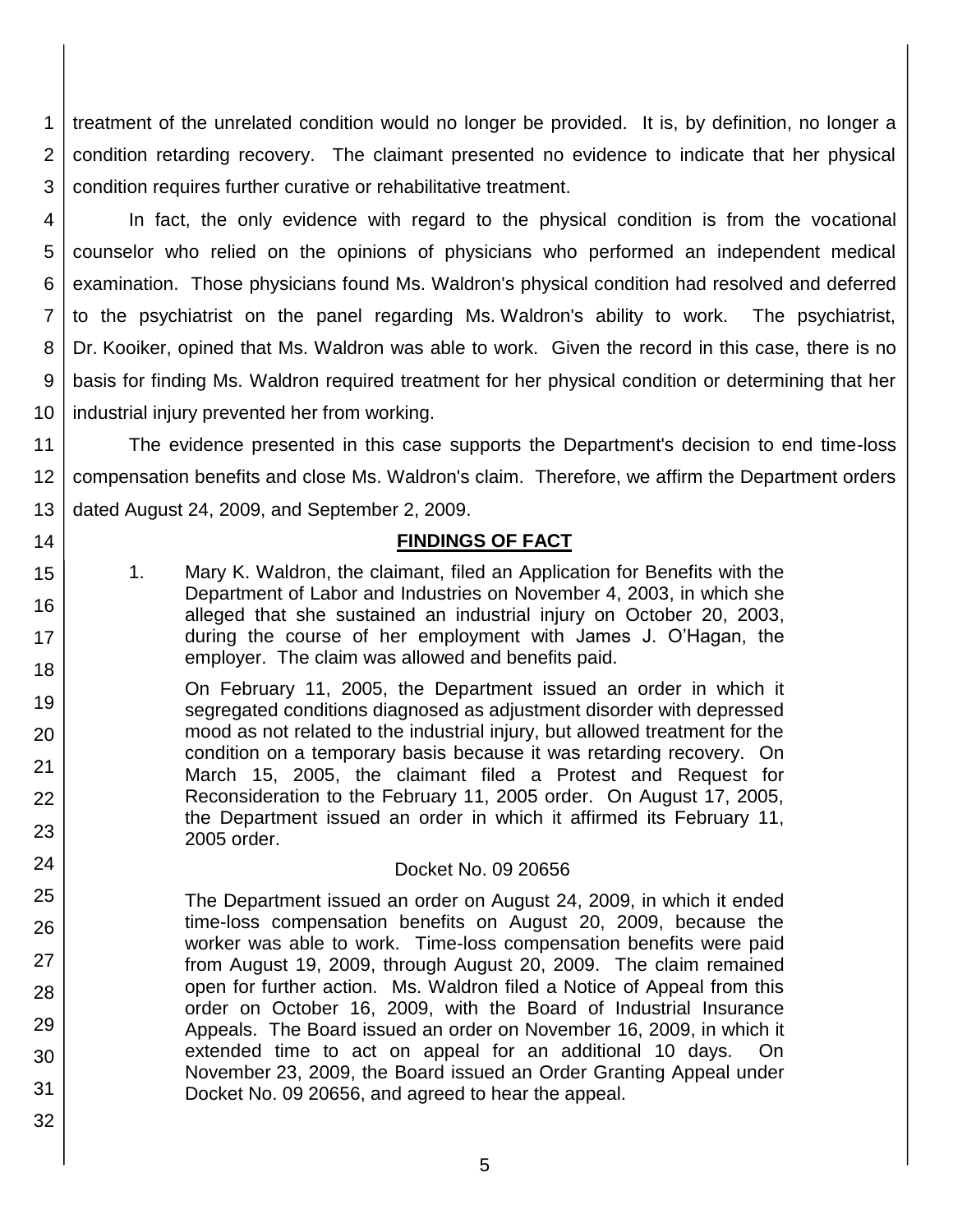#### Docket No. 09 20657

The Department issued an order on September 2, 2009, in which it awarded a permanent partial disability award for 5 percent of the right arm at or above the deltoid insertion or by disarticulation at the shoulder and closed the claim.

1

2

3

4

5

6

7

8

9

10

11

12

13

14

15

16

17

18

19

20

21 22

23

24

25

26

27

28

29

30

31

32

Ms. Waldron filed a Notice of Appeal from this order on October 16, 2009, with the Board. The Board issued an order on November 16, 2009, in which it extended time to act on appeal for an additional ten days. On November 23, 2009, the Board issued an Order Granting Appeal under Docket No. 09 20657, and agreed to hear the appeal.

- 2. On October 20, 2003, Ms. Waldron sustained an injury to her right shoulder and neck in the course of her employment with James J. O'Hagan. Ms. Waldron was injured when kneeling between a truck-trailer hitch and a trailer when the truck's tailgate dropped onto the left side of her head and pinned her right shoulder down onto the attached trailer.
- 3. Ms. Waldron's October 20, 2003 industrial injury proximately caused a right shoulder sprain and neck sprain.
- 4. As of September 2, 2009, Ms. Waldron's right shoulder sprain and neck sprain had reached maximum medical improvement and were not in need of further proper and necessary medical treatment.
- 5. Ms. Waldron has the following work experience: sandwich maker, hotel housekeeper, assisted living facility caregiver, and a cranberry harvester.
- 6. During the period from August 21, 2009, through September 2, 2009, inclusive, the residual effects of the October 20, 2003 industrial injury did not preclude Ms. Waldron from obtaining or performing reasonably continuous, gainful employment in the competitive labor market, when considered in conjunction with Ms. Waldron's age, education, work history, and pre-existing disabilities.

### **CONCLUSIONS OF LAW**

- 1. The Board of Industrial Insurance Appeals has jurisdiction over the parties to and the subject matter of these appeals.
- 2. The Department's August 17, 2005 order became final and binding pursuant to RCW 51.52.060.
- 3. Ms. Waldron's right shoulder sprain and neck sprain, proximately caused by the October 20, 2003 industrial injury, reached maximum medical improvement as of September 2, 2009, and she is not entitled to further proper and necessary medical treatment under RCW 51.36.010.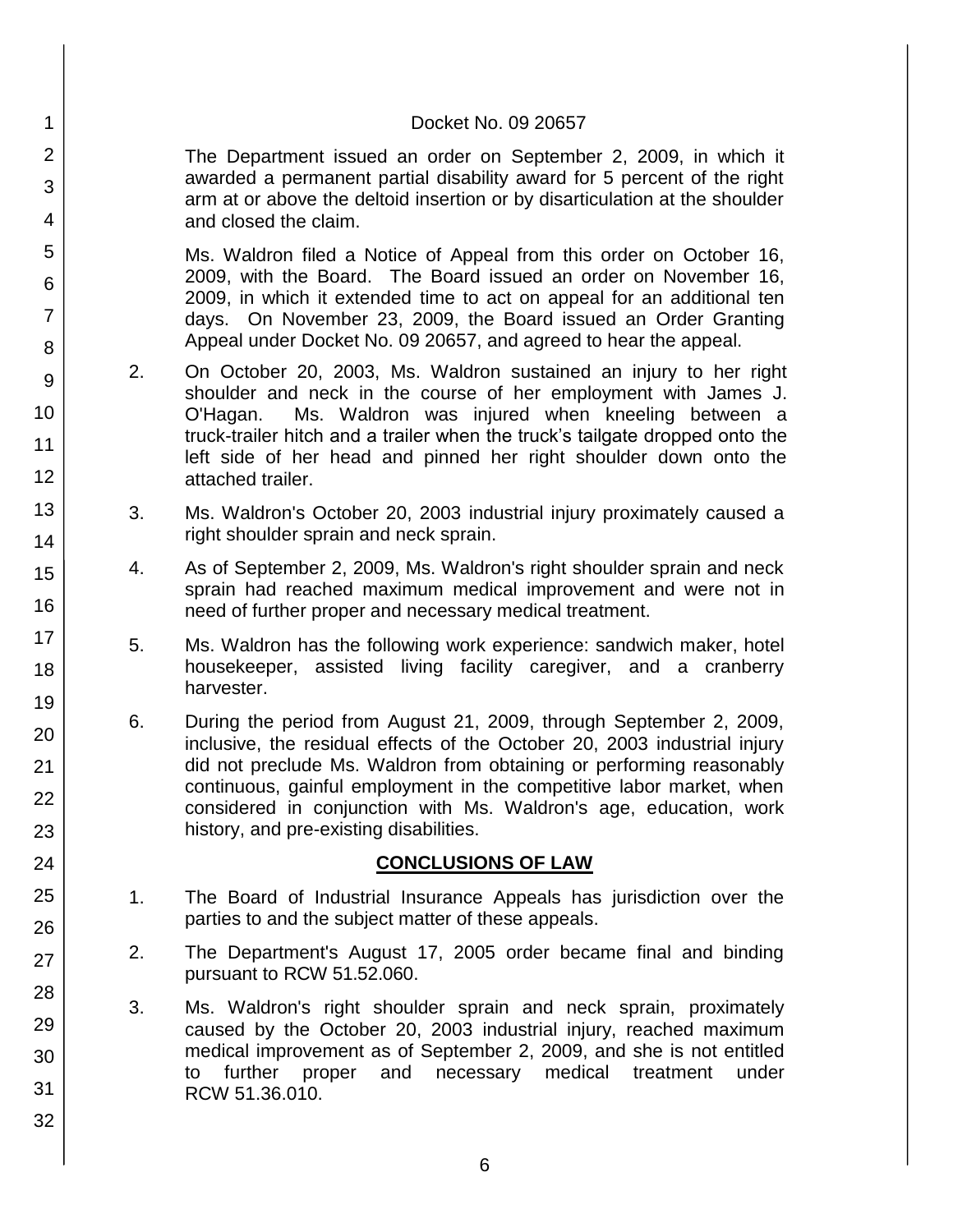4. During the period from August 21, 2009, through September 2, 2009, inclusive, Ms. Waldron was not a temporarily, totally disabled worker within the meaning of RCW 51.32.090, and, therefore, is not entitled to time-loss compensation benefits for this period.

5. The Department orders dated August 24, 2009, and September 2, 2009, are correct and are affirmed.

DATED: March 22, 2011.

BOARD OF INDUSTRIAL INSURANCE APPEALS

/s/\_\_\_\_\_\_\_\_\_\_\_\_\_\_\_\_\_\_\_\_\_\_\_\_\_\_\_\_\_\_\_\_\_\_\_\_\_\_\_\_ DAVID E. THREEDY Chairperson

/s/\_\_\_\_\_\_\_\_\_\_\_\_\_\_\_\_\_\_\_\_\_\_\_\_\_\_\_\_\_\_\_\_\_\_\_\_\_\_\_\_ LARRY DITTMAN Member

#### **DISSENT**

I respectfully dissent. In my view, the message intended by the supreme court in issuing the *Shafer* decision was that in order for an aggrieved party to have a meaningful opportunity to protest or appeal a Department decision, the party must receive the decision. Therefore, the Department is obligated to serve orders and decisions on all parties who will be affected, and thereby, potentially aggrieved. My colleagues' decision to narrowly limit the holding of *Shafer* to only require service of closing orders on "attending physicians" fails to recognize this underlying premise of the *Shafer* decision.

In the *Shafer* decision, the supreme court discussed the statutes relating to finality of orders and methods of appealing, RCW 51.52.050 and RCW 51.52.060. The former statute clearly states the Department must serve "the worker, beneficiary, employer, or other person affected thereby" with a copy of any decision, order or award. RCW 51.52.050(1). The statute also says Department orders can be appealed by the "worker, beneficiary, employer, or other person aggrieved thereby." RCW 51.52.050(2)(a). This right of other persons aggrieved thereby to appeal is not limited to closing orders. The supreme court also identified WAC 296-20-09701, which allows attending physicians to protest closing orders, noting that the Department failed to explain how an attending physician could exercise that right unless the doctor is served with the order. *Shafer,* at 721. This